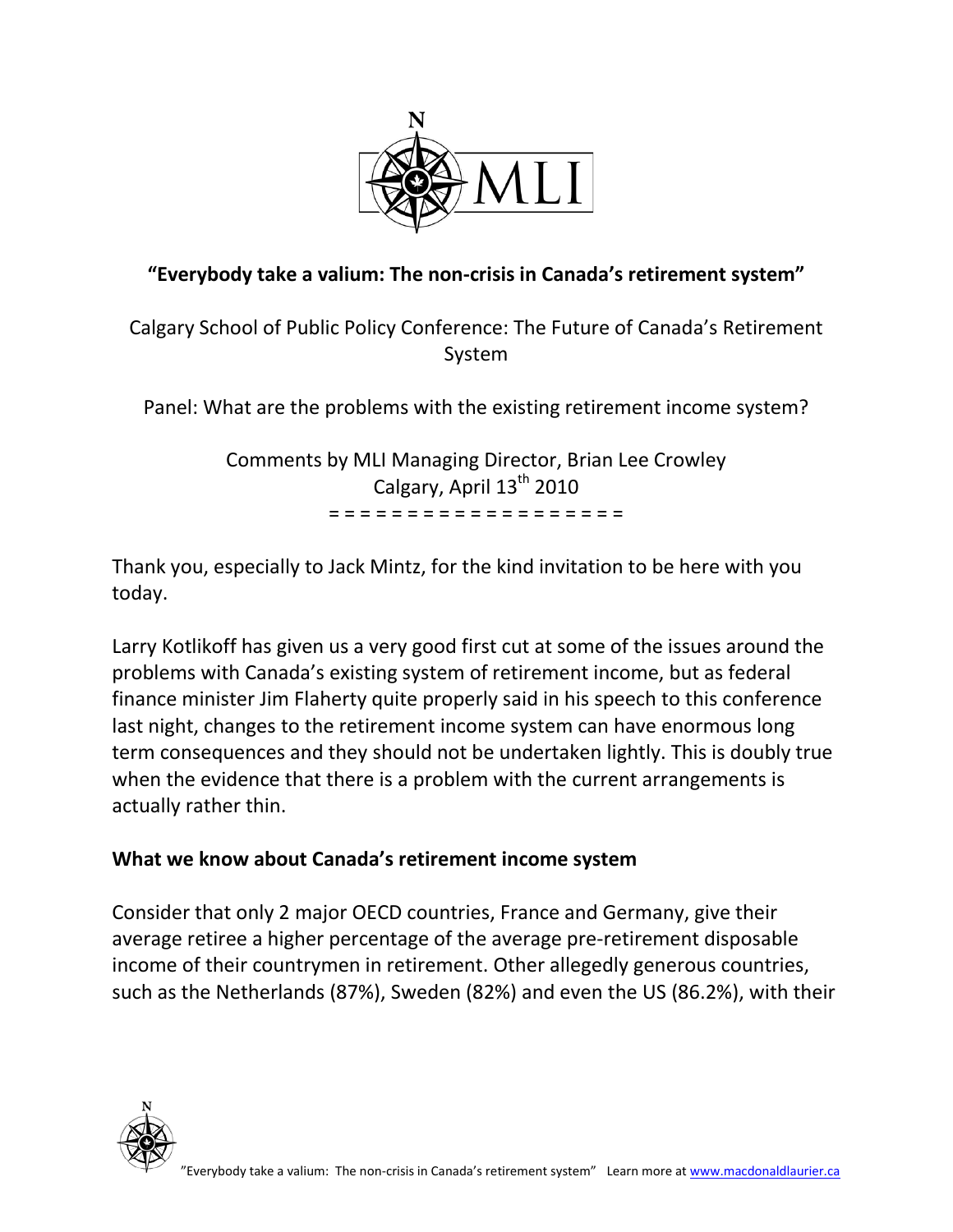much more generous social security, end up giving their retirees less retirement income, relative to average population disposable income, than Canada (91%).<sup>1</sup>



Let me just dwell for a second on the US-Canadian comparison, because the US is actually a country that relies far more than Canada on compulsory savings through payroll taxes than Canada does. This is important given that a significant expansion of the CPP is an oft-mooted option in this round of pension reform discussions. The current maximum social security benefit provided for someone retiring in 2009 at age  $66<sup>2</sup>$  with maximum earnings eligibility is \$2,323 per month. These benefits are financed (unsustainably!) by a payroll tax of 12.4 percent on taxable earnings up to \$106,800 (2009).<sup>3</sup> By contrast, the maximum monthly

<sup>&</sup>lt;sup>2</sup> Please note that the normal age of retirement for those born after 1959 is being raised to 67.  $\frac{3}{10}$  The 12.4 percent tax is technically split between employer and employee (6.2 percent each). The 6.2 percent is actually further broken down between 5.3 percent for Old-Age and Survivors Benefits and 0.9 percent for Disability Insurance.



<sup>&</sup>lt;sup>1</sup> Source: Jack Mintz, Palmer Chair in Public Policy, University of Calgary. Powerpoint presentation: Retirement Income Adequacy in Canada: Is there a crisis? March, 2010. Because I have cherry-picked graphs and tables from various sources, I would ask the reader please to ignore the numberings of these (e.g. "Figure 1" or "Table 3"). These numbering schemes have nothing to do with this paper  $-I$  just don't have the ability to edit out the numbering scheme that accompanied these graphics. In some cases I have reproduced graphics I have had on hand for some time and the original sources have been lost. The data sources, however, are always clearly indicated.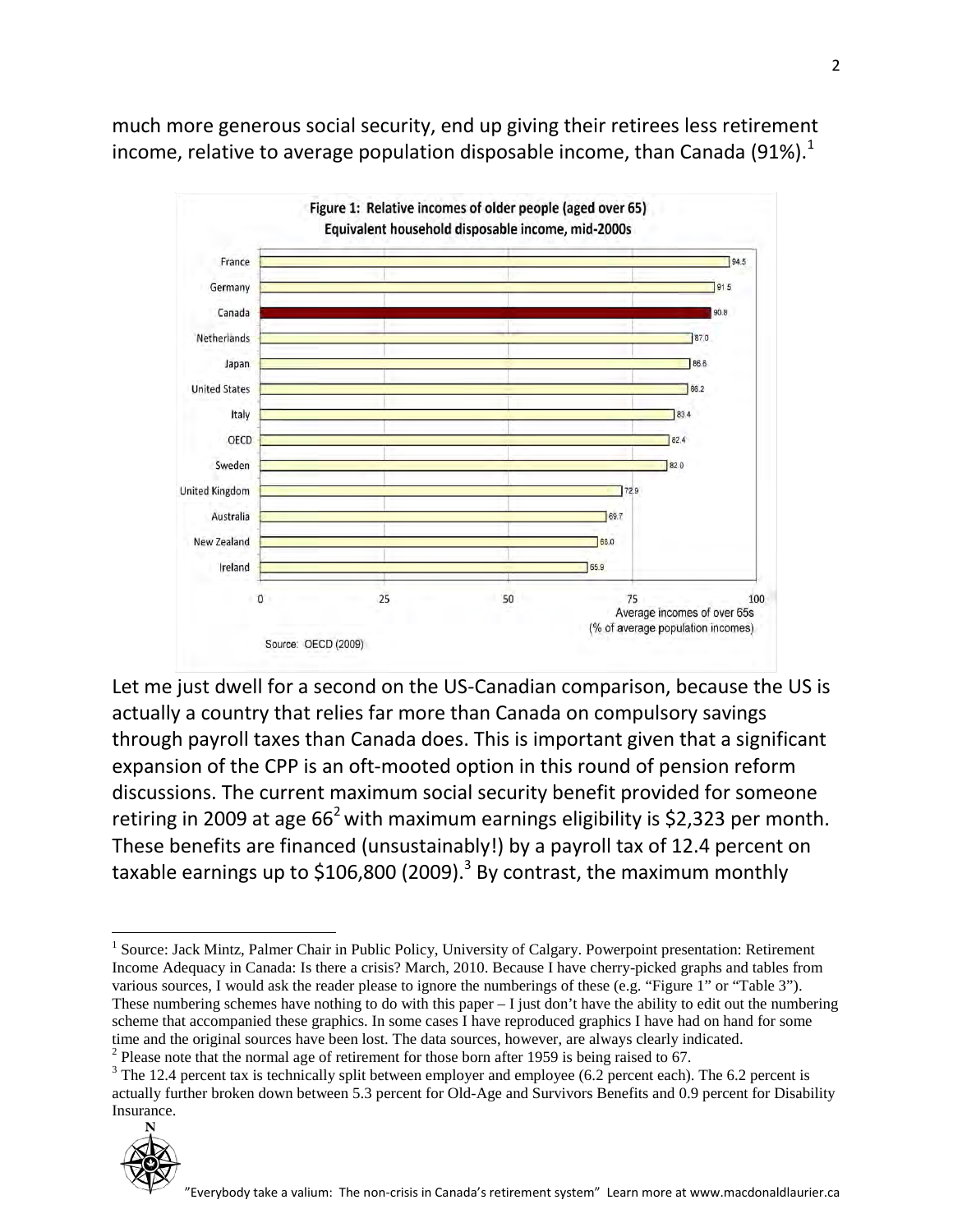benefit for the Canada Pension Plan for 2009 was \$909.754 and the payroll tax that underwrites the CPP is set (sustainably) at 9.9 percent.

Yet Canada, not the US, is the society that gives its average retiree a higher share of average disposable income and by almost 5 percentage points. This is not a system that is broken, but actually outperforms most of its peers, on average.

Moreover, we know that people in the lowest income quintile are so well provided for by our retirement income system that poverty levels among Canadian seniors are not only very low by international standards, but poverty is less widespread among Canadian seniors than among the Canadian population generally. According to the OECD, in the mid-2000s the Canadian poverty rate among seniors was 4.4%, one of the lowest in the OECD, compared to an average of 13.3% (the poverty rate being defined as 50% of median income in a country).

So the case for retirement income reform is not driven by social equity considerations or a concern for income distribution at the bottom of the income scale. If that were the concern, the evidence is that scarce public dollars, for example, would be better spent on other parts of the Canadian population. We also know that people in the top income quintile are quite capable of making their own quite adequate retirement income arrangements, so they are not a group that public officials need to spend a lot of policy energy on.

The evidence is also that Canadians do *not* save too little when we measure savings appropriately, via their individual or family balance sheets, rather than by their national accounts saving levels. While savings measured by the national accounts has, it is true, declined in recent years, balance sheet saving, which takes into account important assets like home ownership, has actually been remarkably stable, even when one considers the hit that many people took in the recent recession.5

Retirement Income Adequacy in Canada: Is there a crisis? March, 2010.



<sup>&</sup>lt;sup>4</sup> Canada Pension Plan payments can be augmented by Old Age Security benefits (maximum monthly benefit of \$516.96 as well as a number of other smaller federal and provincial benefits.<br><sup>5</sup> See chart. Source: Jack Mintz, Palmer Chair in Public Policy, University of Calgary. Powerpoint presentation: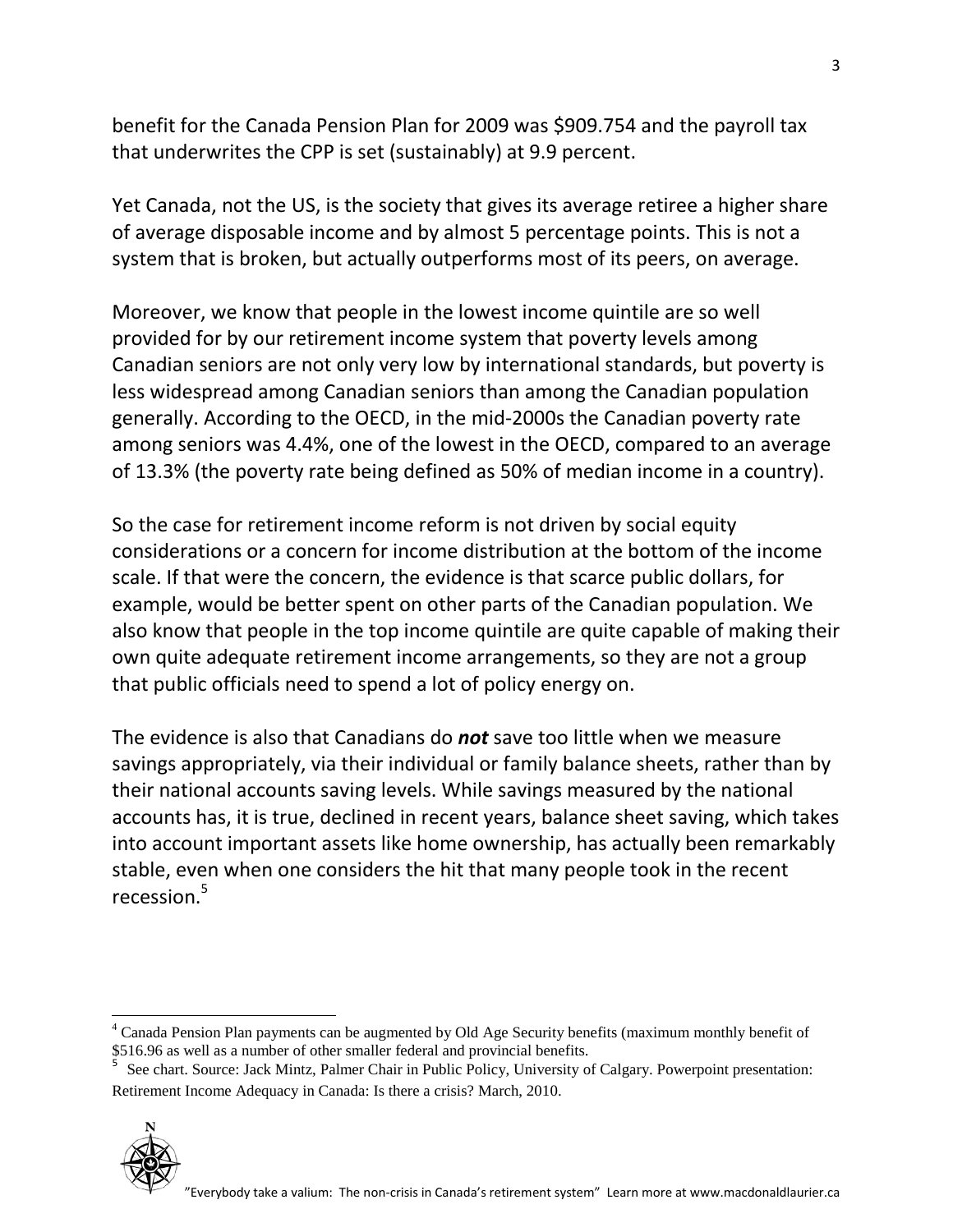

Canadians' share of net assets relative to disposable income has, after many years of tracking US rates, now diverged fairly sharply in favour of Canadians. And our tax system rewards Canadians for investing in their houses as their principal asset (as opposed to Americans, whose government rewards them for treating their house as a credit card), and Canadians respond: in very large numbers they retire in mortgage-free homes paid off over their working lives.

People are concerned that the recent recession devastated some people's retirement savings, and this is a legitimate concern. But this is hardly the first time that downturns have resulted in disappointed retirement expectations for some. The issue is whether Canadians will take on board this new information and change their behaviour, for example by increasing their savings further to compensate for poor investment performance. I think the evidence is strong that Canadians do respond to these changes and are perfectly capable in most cases of making choices that are appropriate for their circumstances.

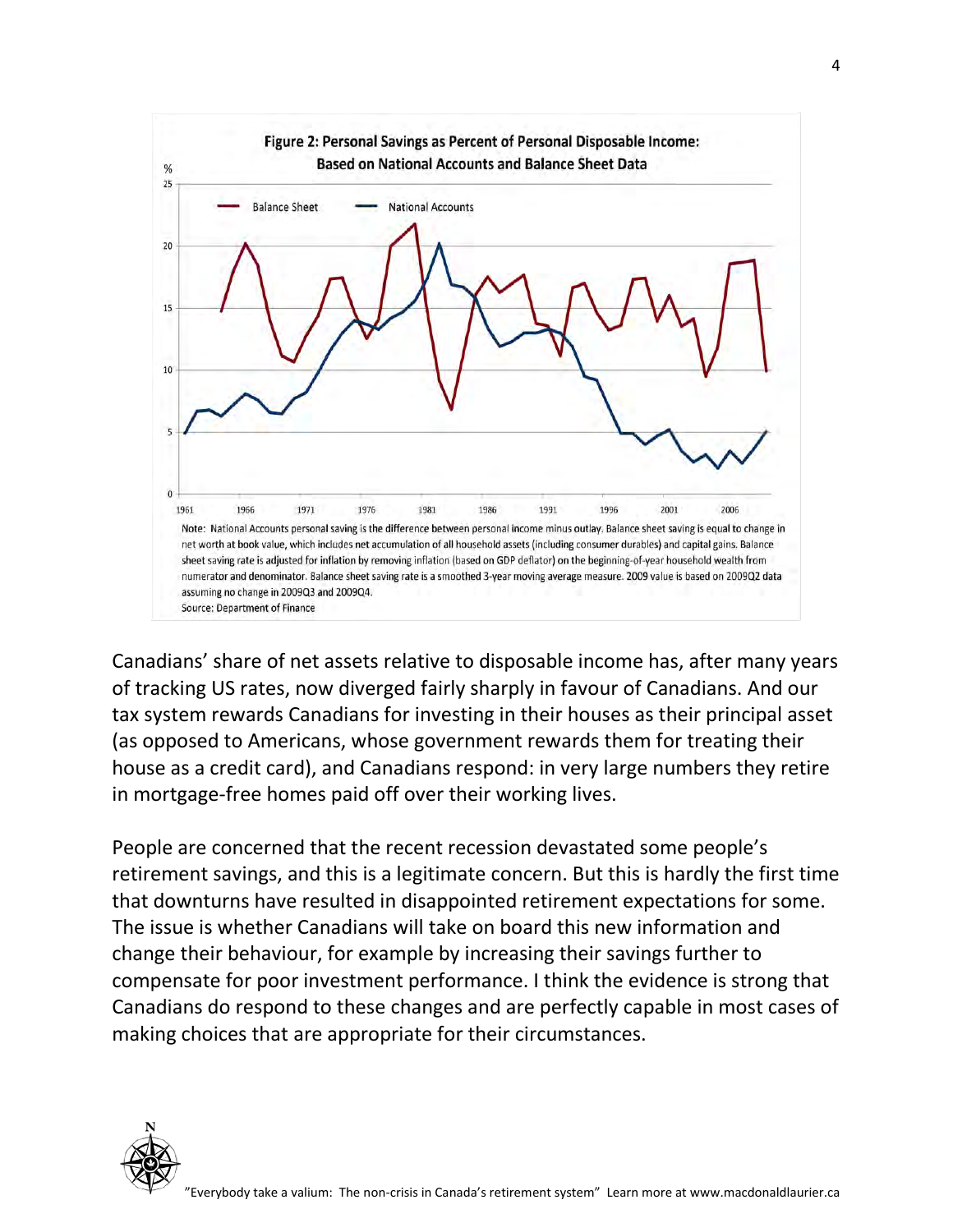They now have an impressive array of vehicles available to help them in that regard. RRSPs are actually quite widely used in Canada when usage is appropriately adjusted for age and income.<sup>6</sup> The removal of the foreign property rule now allows Canadians to diversify their investments and hence their risk more than ever before. The introduction of the tax free saving account has added an important new saving vehicle whose impact we cannot even begin to measure yet.

## **If there's a problem, where does it lie?**

Yes, there is evidence that **some** people in the middle three income quintiles appear not to be setting aside enough money to ensure an adequate retirement income (which is somewhere in the 60-70% of pre-retirement income range), and if there is a policy problem, it is concentrated in this population.

But we actually don't know a great deal about these people or their real circumstances. For example, the models that show this shortfall for this minority in the middle income brackets do not allow us to capture all possible sources of retirement income, and therefore may be misleading. And in any case, some middle- and high-income Canadians may need even less than 60% of their preretirement income to sustain an adequate standard of living (for example, the OECD suggests 50% replacement is adequate for individuals with incomes over \$90,000 in Canada).

And because we don't have a full understanding of the entire retirement income available to this important minority of the middle class, and because we don't yet understand well enough what might explain their divergent retirement saving behaviour, it is entirely premature, in my view, to make major policy changes if the purpose of those changes is to deal with the circumstances of this minority since we don't understand well what those circumstances are. According to one expert author: "It is not always clear precisely which Canadians are under-saving, by how much, and why, especially given data limitations on assets. Several factors are involved including job losses, inadequate saving discipline, losses in wealth due to bad luck or poor investment choices and late migration to Canada without significant existing savings."<sup>7</sup>

<sup>7</sup> <http://network.nationalpost.com/np/blogs/fpcomment/archive/2009/12/18/jack-mintz-no-pension-crisis.aspx>



<sup>&</sup>lt;sup>6</sup> [http://www.fraserinstitute.org/commerce.web/product\\_files/FraserForum\\_March2001.pdf](http://www.fraserinstitute.org/commerce.web/product_files/FraserForum_March2001.pdf)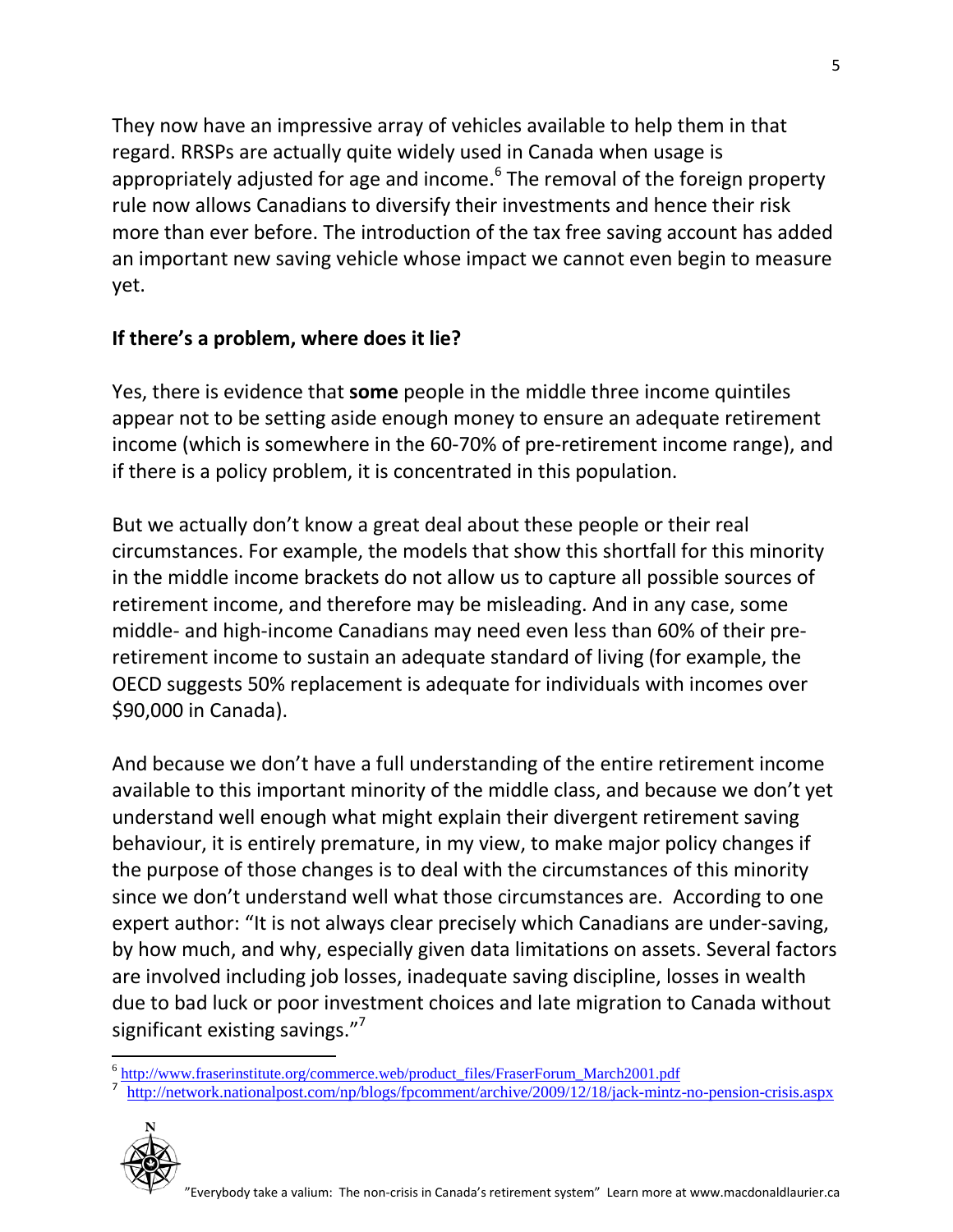Some people are of the view that we need to constrain Canadians to save more through various kinds of official pension plans. But if that were the solution to the narrow problem we've identified, wouldn't you expect that Canadians currently participating in such registered pension plans would have higher incomes than those who do not? How then do we understand the recent data from Ostrovsky and Schellenberger that, across every income quintile, retirees who did NOT participate in RPPs, on average, had higher incomes than those who did? I'll come back to this matter in a moment, because the reasons behind the difference are significant.

#### **Is Canada's system TOO generous?**

Indeed, I could easily make the case that Canada's retirement income system is TOO generous. After all, surely that system is a major factor behind the fact that Canada actually has a relatively poor record at keeping people over 55 in work – we are only slightly better than the middle of the pack as far as OECD countries are concerned for labour force participation for those over 55.

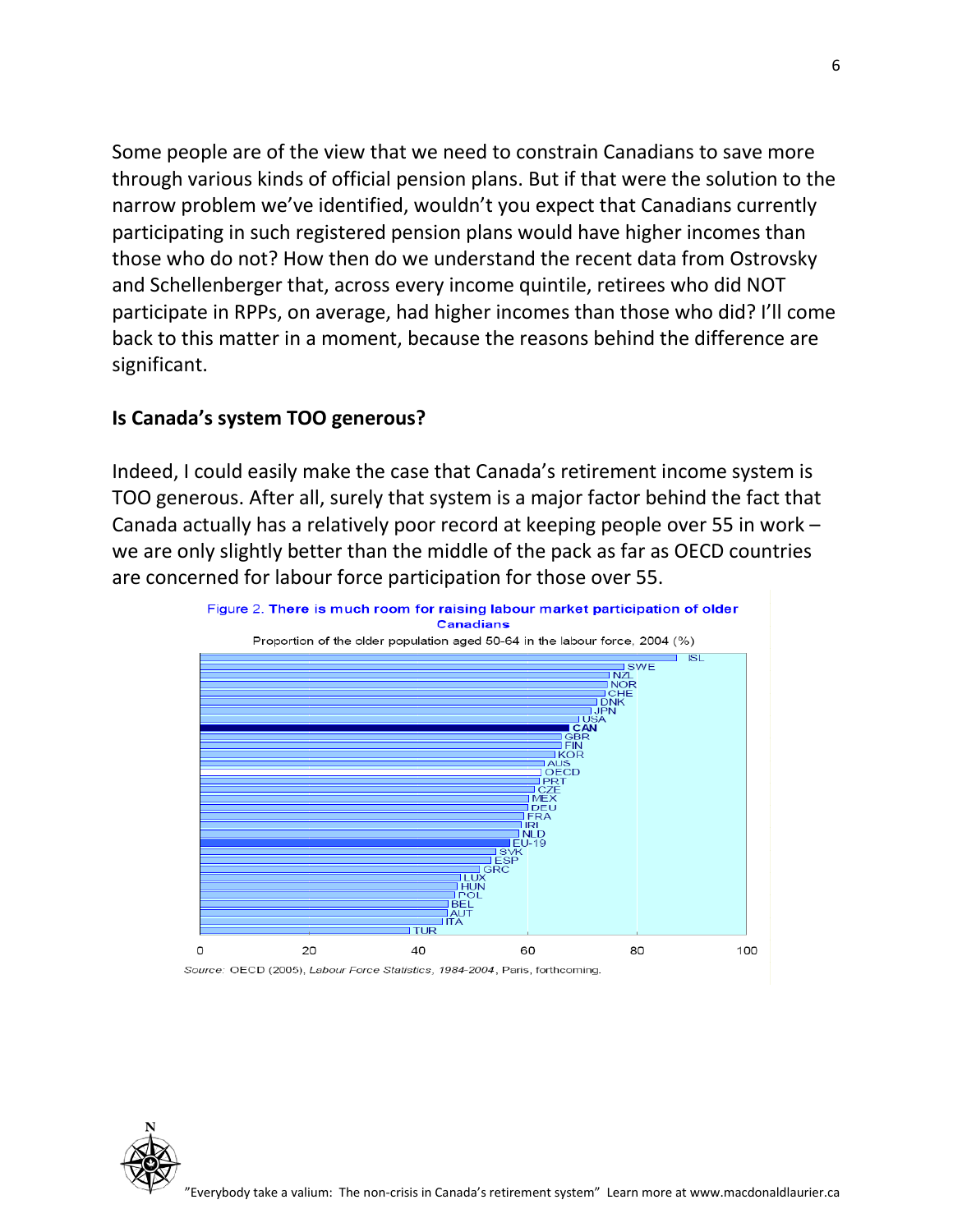

#### Labor Force Participation Rates: Canada v Top Five OECD Country Composite Females Males

Source: OECD, Corporate Data Environment database on labor statistics, current though 2002

This fact is hardly mentioned at all in the pension discussions we are having, and yet there is a widespread consensus in the policy community that we are about to enter an era of tight labour supply occasioned by the ageing of the Boomers and their retirement. There is large agreement that Canada's economic prospects will be held back by shortages of workers, and yet the largest single source of labour available to us in the coming decades will be people who, in the recent past, would have been retired. Changing the retirement behaviour of Canadians in favour of working more past 55 and even 65 is going to be absolutely crucial to our national economic success.



Source: UN Population Division, World Population Prospects (The 2000 Revision); OECD, Corporate Data Environment database current though 2002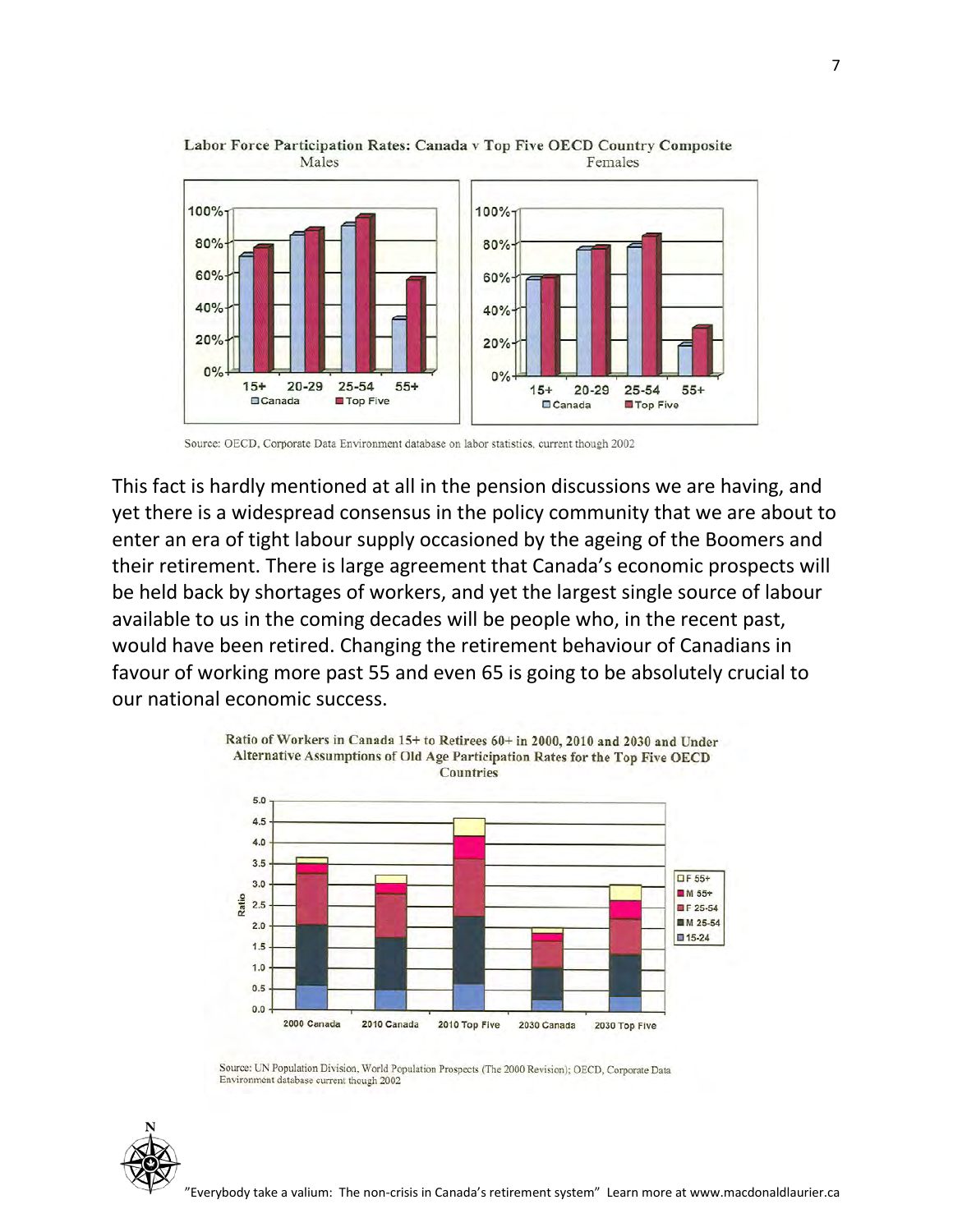If we started a long term effort to shift Canadians thinking so that 70 rather than 65 became the age at which people expected finally to withdraw from the workforce, and we raised the current retirement age of 65 by three months a year starting now, and continued with that incremental shift until 2025, our retirement age would then be 70 (i.e. it would be back to what it was before the Sixties<sup>8</sup>, a time when out life expectancy was much shorter). Our old-age dependency ratio would go from about 3 workers per retiree (the current projection) to about 5 by 2025.



a) The constant scenario assumes that current participation rates by five-year age group and gender remain constant over the period 2000 to 2050. The maximum scenario applies the maximum participation rates (for workers aged 50 and over for "Maximum 50+" and for all workers for "Maximum") in the OECD area (except Iceland and Mexico) by five-year age group and gender from 2030 through to 2050, with a gradual adjustment over the period 2000-30 to reach these maximum rates

Source: OECD (2005), Ageing and Employment Policies: Canada, Paris.

Moreover every year a Canadian delays full retirement is a year they contribute their productivity and their taxes while not drawing public retirement benefits, giving the economy and public finances a double benefit. And that doesn't even take account of the fact that the greatest beneficiaries are the workers themselves; the evidence is compelling that people who continue to work live longer, happier and healthier lives. And finally, if we revert to my comparison of a moment ago of the incomes of retirees who participated in Registered Pension Plans and those who did not, it is noteworthy that far and away the single biggest

<sup>&</sup>lt;sup>8</sup> See Andrew Coyne, "Social Spending, Taxes and Debt: Trudeau's Just Society," in Andrew Cohen and J.L. Granatstein (eds.) *Trudeau's Shadow: The Life and Legacy of Pierre Elliott Trudeau*, (Toronto: First Vintage Canada Edition, 1999), p. 234.

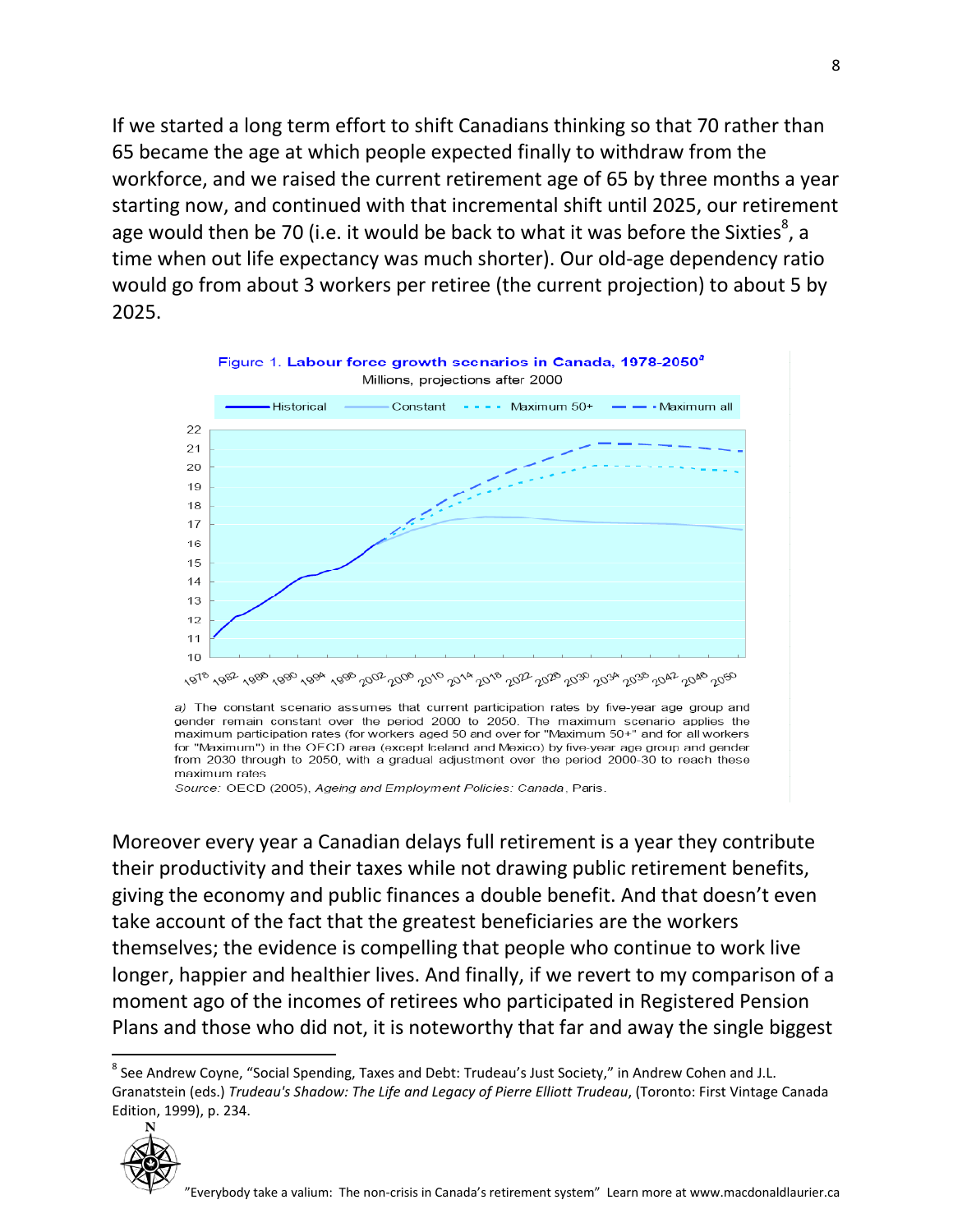factor explaining the difference in income in favour of non-RPP participants is the employment income they continue to earn.<sup>9</sup>

Some people may ask what reason we could give to Canadians to encourage them to retire later when they have been assured by their political leaders that the CPP has been "fixed" and is now sustainable. I have already given several reasons that I think are important. To them I would just add that the CPP was fixed at the cost of a contribution rate of 9.9%, which is hardly negligible and is a payroll tax which increases the cost of employing workers. As Canada struggles to differentiate itself from the Americans economically-speaking, as a destination for investment for example, being able to lower this rate would be no bad thing in itself.

|                                                                                                                 | First<br>Quintile |            | Second<br>Quintile |            | Third<br>Quintile |            | Fourth<br>Quintile |            | Fifth<br>Quintile |            |
|-----------------------------------------------------------------------------------------------------------------|-------------------|------------|--------------------|------------|-------------------|------------|--------------------|------------|-------------------|------------|
|                                                                                                                 |                   |            |                    |            |                   |            |                    |            |                   |            |
|                                                                                                                 | No                | <b>RPP</b> | No                 | <b>RPP</b> | No                | <b>RPP</b> | No                 | <b>RPP</b> | No                | <b>RPP</b> |
|                                                                                                                 | <b>RPP</b>        |            | <b>RPP</b>         |            | <b>RPP</b>        |            | <b>RPP</b>         |            | <b>RPP</b>        |            |
| Transfer Income*                                                                                                | 0.67              | 0.58       | 0.40               | 0.38       | 0.30              | 0.29       | 0.23               | 0.22       | 0.11              | 0.13       |
| Market Income**                                                                                                 | 0.37              | 0.38       | 0.32               | 0.33       | 0.36              | 0.36       | 0.39               | 0.40       | 0.40              | 0.47       |
| (excluding                                                                                                      |                   |            |                    |            |                   |            |                    |            |                   |            |
| employment earnings)                                                                                            |                   |            |                    |            |                   |            |                    |            |                   |            |
| <b>Capital Gains and</b>                                                                                        | 0.05              | 0.02       | 0.07               | 0.02       | 0.05              | 0.02       | 0.04               | 0.02       | 0.10              | 0.05       |
| Losses                                                                                                          |                   |            |                    |            |                   |            |                    |            |                   |            |
| <b>Earnings and Self-</b>                                                                                       | 0.09              | 0.06       | 0.09               | 0.02       | 0.11              | 0.02       | 0.11               | 0.02       | 0.16              | 0.06       |
| employed Income                                                                                                 |                   |            |                    |            |                   |            |                    |            |                   |            |
| Total                                                                                                           | 1.18              | 1.04       | 0.89               | 0.75       | 0.83              | 0.69       | 0.77               | 0.66       | 0.77              | 0.71       |
| Source: Ostrovsky and Schellenberg (2009).                                                                      |                   |            |                    |            |                   |            |                    |            |                   |            |
| Lower bounds of income to determine quintiles (average 1989-91 earnings of non-RPP and RPP members in brackets) |                   |            |                    |            |                   |            |                    |            |                   |            |
| First: \$10,000 (\$22,300, \$25,500)                                                                            |                   |            |                    |            |                   |            |                    |            |                   |            |
| Second: \$32,800 (\$39,850, \$40,150)                                                                           |                   |            |                    |            |                   |            |                    |            |                   |            |
| Third: \$45,750 (\$51,450, \$51,800)                                                                            |                   |            |                    |            |                   |            |                    |            |                   |            |
| Fourth: \$58,200 (\$65,800, \$66,500)                                                                           |                   |            |                    |            |                   |            |                    |            |                   |            |
| Fifth: \$76,100 (\$138,500, \$107,750)                                                                          |                   |            |                    |            |                   |            |                    |            |                   |            |

### **Don't forget to look at the public sector retirement system**

No one seems to want to point out that this disproportionate share of earlyretirements in Canada is led by public sector workers. According to one report<sup>10</sup>, self-employed people retired on average at age 66 in 1975, and that retirement

 $R^{10}$  See the CFIB's analysis at: http://www.cfib.ca/research/reports/rr3028.pdf



 $\overline{\phantom{0}}$ 

<sup>&</sup>lt;sup>9</sup> See table. Source: Jack Mintz, Palmer Chair in Public Policy, University of Calgary. Powerpoint presentation: Retirement Income Adequacy in Canada: Is there a crisis? March, 2010.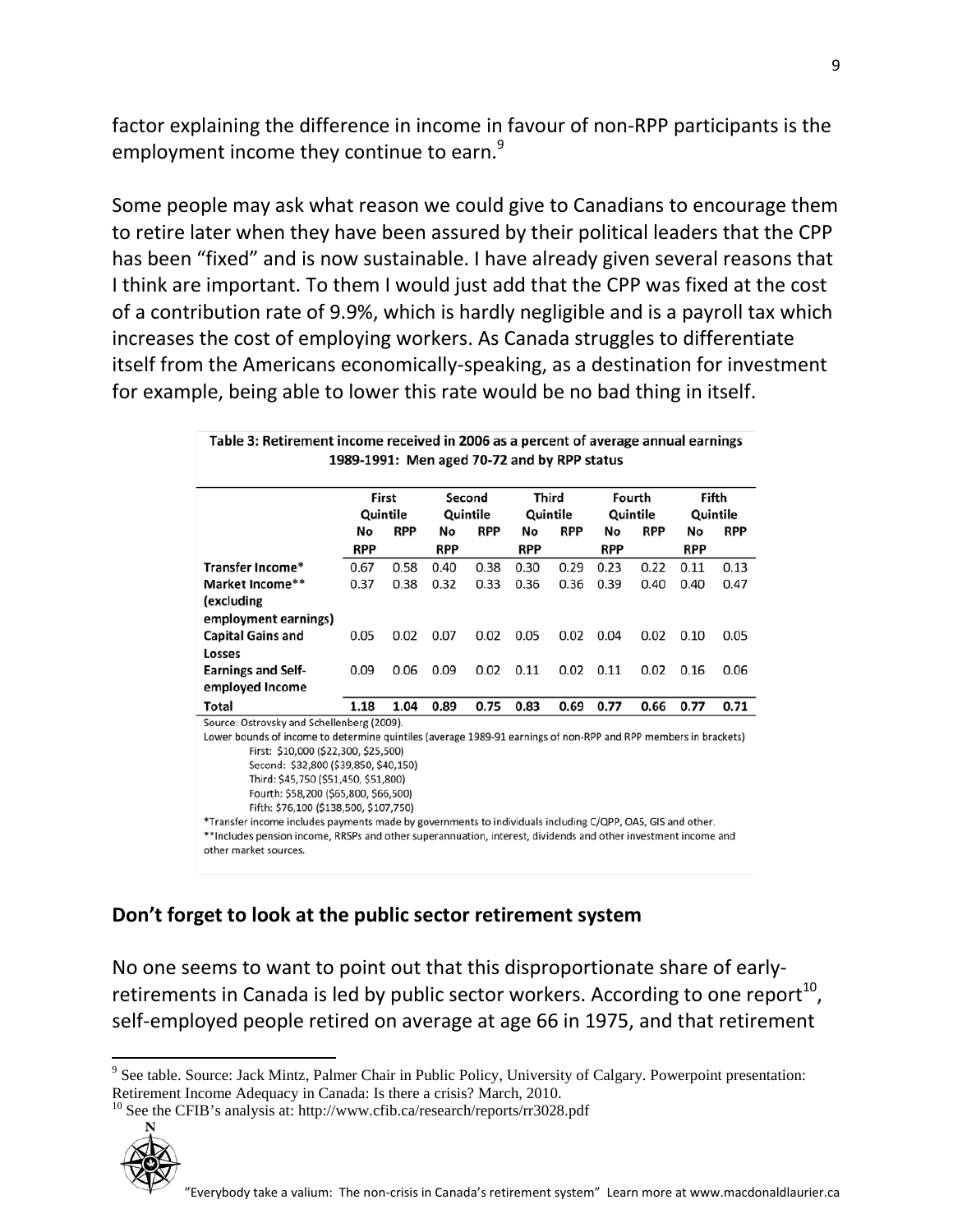age has remained intact over the intervening 30 plus years. Private sector workers taken as a whole were retiring at 65 in 1976, and that had fallen to 62 by the early part of this decade. Public sector workers, by contrast, were retiring on average at 64 in 1976-79, but by 2000-05, that average age of retirement had fallen to 59.

This research shows that since the late 1980s, the public sector has driven the early retirement trend. The proportion of early retirees within the public sector was around 56 per cent in 2005, while in the private sector it was just over 33 per cent and for self-employed individuals it was only 20 per cent.

And this is only one area in which public sector plans are more generous than what is available to the average private sector worker, and those public sector plans, being backed by the taxpayer, are not subject to the kind of market risks that affect both the Defined Benefit plans and the private investments of those same taxpayers. If I were writing the agenda for retirement system reform in this country, I would be unable to let the glaring gap between the pensions available in the public and private sectors to pass without comment.

# **Conclusion**

To sum up:

- 1) There may be a problem in a fairly narrowly defined part of the population, but we need to understand it better and not take hasty action that at best may not help and at worst may leave people worse off;
- 2) The real issue is risk pooling in a way that doesn't undermine personal and corporate and government responsibility and accountability. We should look carefully for ways to remove obstacles to such appropriate risk sharing or pooling;
- 3) Improved financial literacy for Canadians? Of course! Who could be opposed to that?
- 4) Retirement income reform must be put in the context of demographic change and other factors; looking at it in isolation can be highly misleading and lead to wrong-headed policy changes.

Thank you.